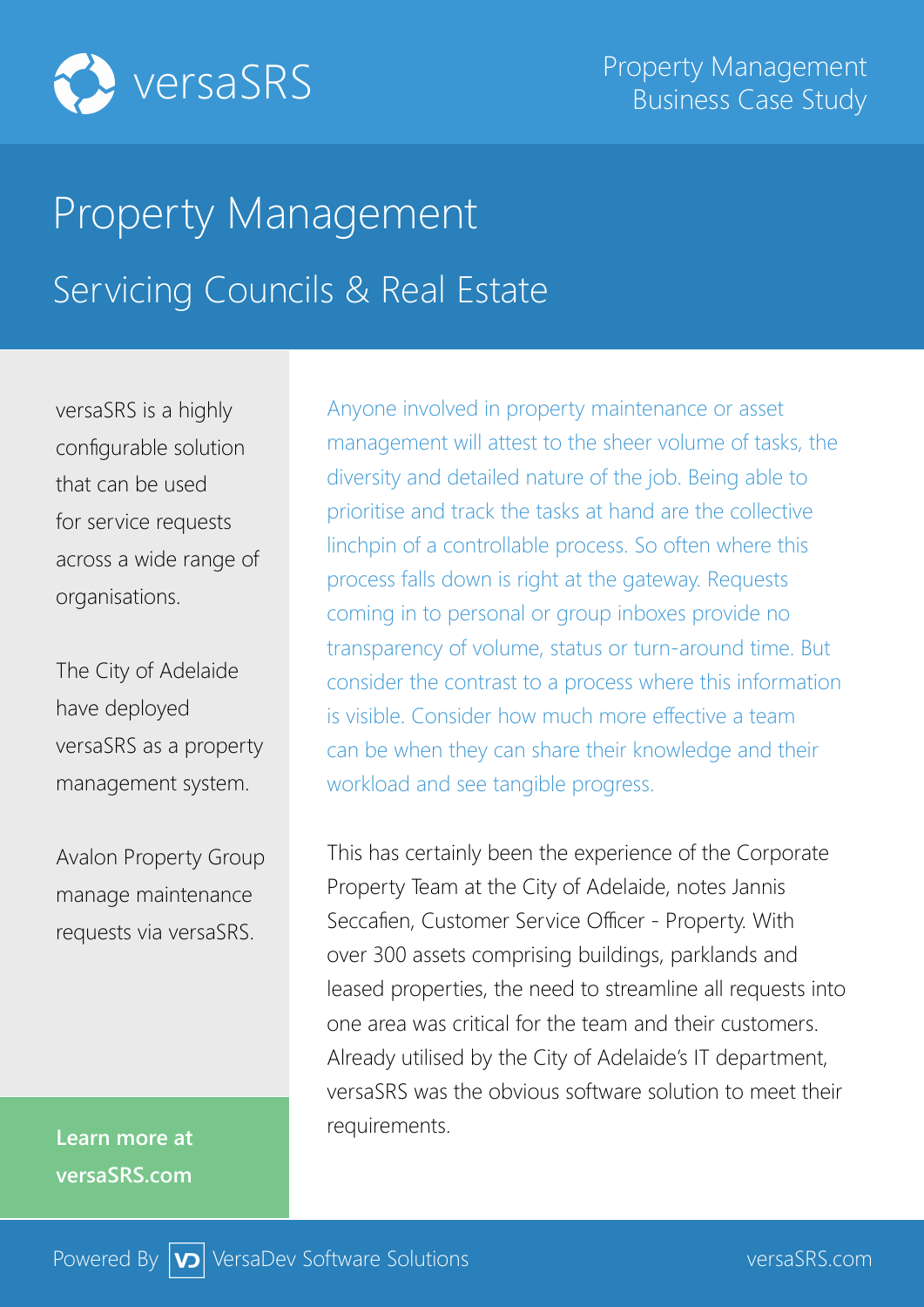

"Previously people were receiving requests at their personal email accounts. This lead to an email trail spread out over many areas and people. Obviously, we have no access to these requests, and the knowledge remained hidden behind that email trail. Now we can track a job from start to completion. We can view previous jobs that may relate to the solution of a current job. We have created a knowledge base out of solved requests. It's tidied everything up", says Jannis.

versaSRS case management centres around the creation of a ticket which is triggered when someone sends a request via email or phone. The ticket is assigned a due date and allocated to someone for action. For recurring requests, a template can be used which automatically populates a series of pre-defined tasks for the owner to perform. This not only speeds up the capture of information but makes it easier to track progress. The owner receives an email when a ticket is assigned to them and can update the ticket manually or again, by using predefined templates.

At the City of Adelaide, the Corporate Property team have hundreds of open requests handled by versaSRS at any given time. Importantly, they can instantly track the request type, owner, status and resolution details of each one. When they receive an invoice containing the ticket number, they can cross-check it with the case and update the Billing tab as approved for payment before passing it on to the Accounts department. The reporting function covers the full spectrum of stats and information. The team have also set up scheduled reports to run on a daily basis which are automatically emailed to owners listing any requests not yet actioned or overdue. In terms of transparency, they can now view everything they need to know about any case past or present.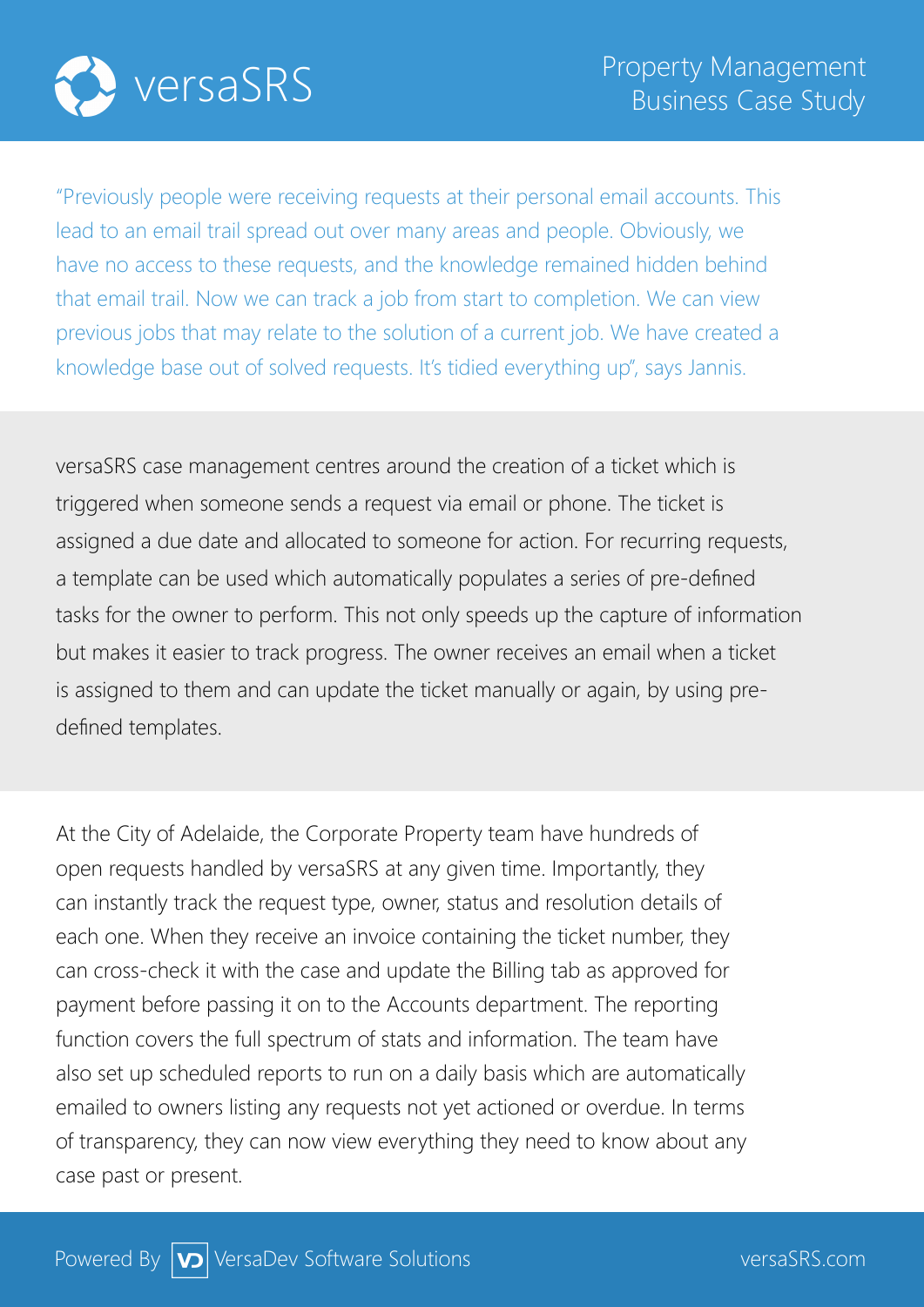

At Avalon Property Group, both the problem and the solution were very similar. Servicing a group of companies including Adenbrook Homes, DesignBuild Homes, Windemere Interiors and the The Home Expert Group, Avalon's support requests were profuse and lacked control. According to Systems Accountant, Jacqui Kubank, the biggest issues they faced were "the time-consuming organisation of support emails, being unable to report on resolved and outstanding issues, and being unable to track support requests forwarded to other system owners", says Jacqui.

Since implementing versaSRS, Avalon Property Group have appreciated a "major reduction in time" spent dealing with support requests. This enables them to "provide a more professional service to the Avalon group of companies", says Jacqui.

What initially attracted Avalon to versaSRS was the cost and system features. "We did not require a complex ticketing system and were not prepared to pay ridiculous costs for a system where we would not utilise all the extra features", said Jacqui.

Interestingly, this reveals a distinction to the benefits observed by the City of Adelaide which just goes to highlight the user-friendliness of the application.

"versaSRS has greatly improved the entire business process for service requests from start to completion and we have only touched on the surface of what the software is capable of", says Jannis Seccafien. "I'm really loving SRS and there is so much to discover."